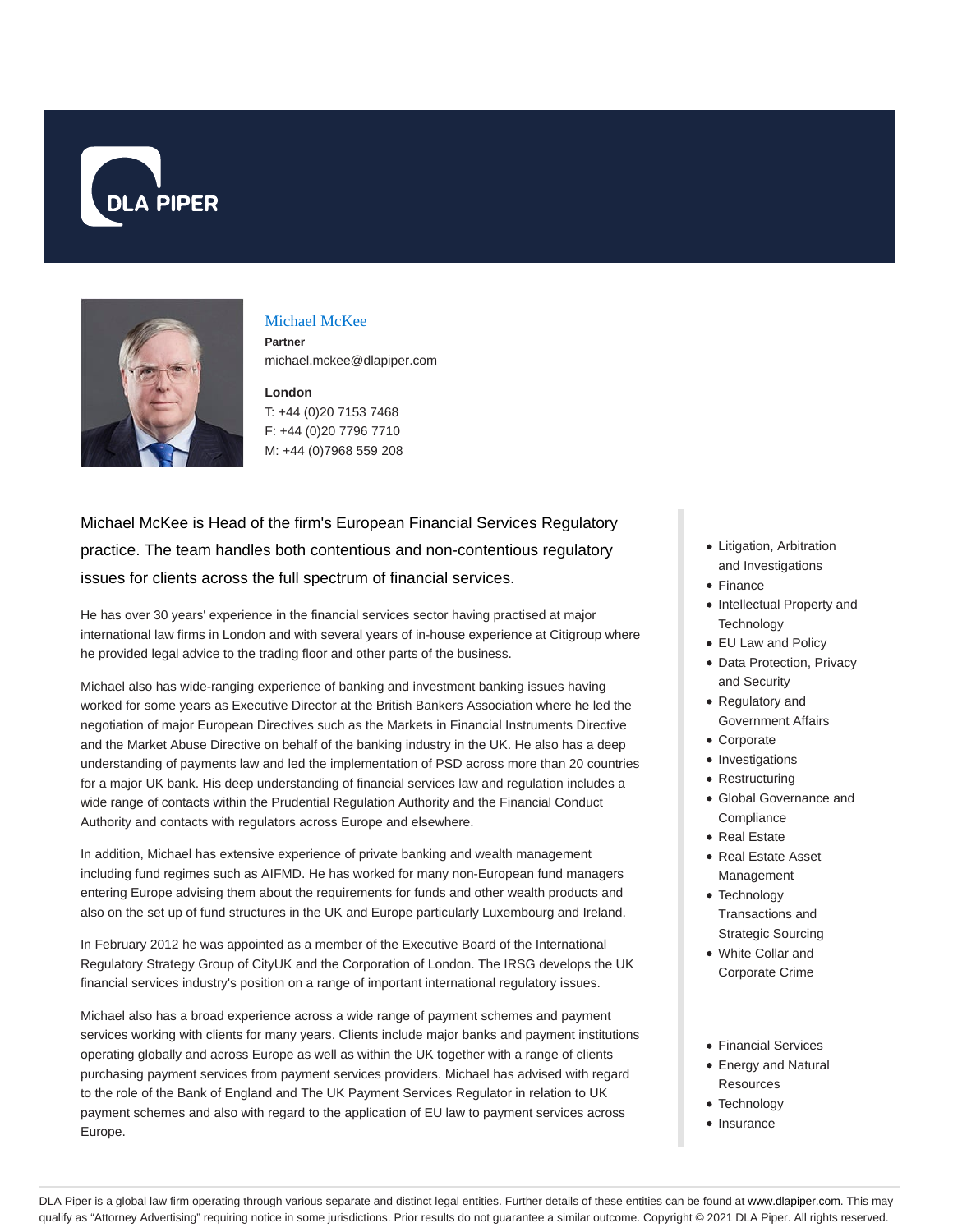He has worked on many payment schemes, including BACS, Faster Payments, CHAPS, SEPA CT and DD, Target 2, SWIFT, CREST, LIPS, Link, Vocalink IAD, Visa, Mastercard. He also worked on the implementation of the Payment Services Directive/PSRs for RBS Group operating across more than 20 countries in Europe. The work involved multiple banks within the group and also multiple divisions offering payment services and was a two year project of mandatory regulatory change including dealing with ongoing policy developments and implementation changes at the EU and national level.

Michael also provided the external advice and documentation for the adherence of eight RBS Group banks to SEPA and provided the external advice to RBS relating to the regulatory aspects of the divestment of WorldPay including obtaining the authorisation of WorldPay as a payment institution.

# **EXPERIENCE**

Michael's recent experience includes advising:

- A UK bank on its membership of BACS and amendments to the BACS scheme including the risks for the bank associated with these amendments.
- The operators of the LIPS scheme on the payments regulatory framework in the UK and how it applies to that scheme.
- A European client on the UK payments schemes and the UK payments regulatory environment and their application to the business of Vocalink.
- A UK bank on its membership of the Faster Payments Scheme including the risks for the bank associated with membership of that scheme.
- On mobile payments issues including mobile payment apps and agreements to provide mobile payment services.
- A payment institution on regulatory issues associated with its membership of Visa in the context of the acquisition of Visa Europe Limited by Visa Inc.
- A UK banking group on the requirements of 20 UK, Irish and pan-European payment schemes in the context of the bank's reorganisation in preparation for UK ring-fencing within its group.

Additional payments related experience of Michael can be provided if required.

## **CREDENTIALS**

# Professional Qualifications

• Solicitor of the Senior Courts of England and Wales

# **Recognitions**

Michael won awards for his work on financial services regulatory matters including, in particular, the implementation of the Markets in Financial Instruments Directive.

## **Education**

- Queen's University, Belfast, LLB, 1st Class Hons, 1984
- Queens' College, Cambridge, LL.M, 1st Class Hons, 1986
- Queen Mary College, University of London, Post-Graduate Diploma in International Arbitration, Distinction, 1990

# **Memberships**

- Liveryman of Worshipful Company of International Bankers
- Member of Chartered Institute of Arbitrators.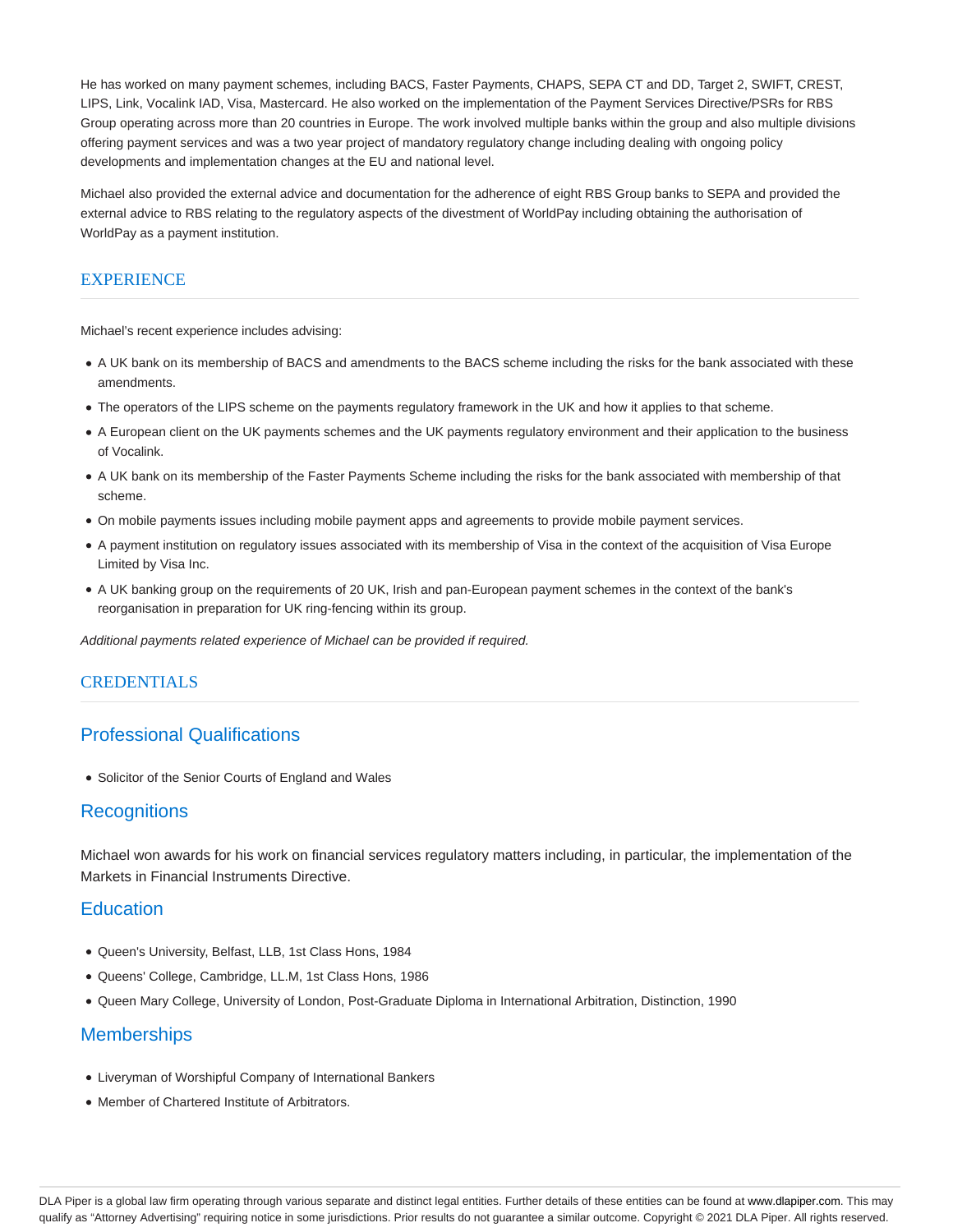## INSIGHTS

Michael is an author of FinBrief - Global finance updates blog. Read his insights on legal issues relating to finance, markets and their regulation.

- FCA provides industry an extra 6 months for full Strong Customer Authentication compliance
- FSB Report Stage 1: Enhancing Cross-Border Payments
- Confirmation of payee by the major banks to commence by 31 March 2020
- MIFID II review in the context of the market impact of COVID-19
- DLA Piper hosted the UK Finance Annual Mortgage Conference, November 2019
- FCA confirms new rules for non-UCITS retail schemes investing in inherently illiquid assets

# **Publications**

**SWIFT and the Ukraine conflict: Latest developments**

#### 4 May 2022

#### Global Sanctions Alert

On 26 February 2022, the EU, UK, Canada and the US published a Joint Statement on further restrictive measures in light of the Ukraine conflict. These nations committed to ensuring selected Russian banks are removed from the Society for Worldwide Interbank Financial Telecommunication (SWIFT) messaging system.

**FCA strategic review of retail banking business models**

3 February 2022

On 20 January 2022, the Financial Conduct Authority (FCA) published a strategic review of retail banking business models (Strategic Review).

The Strategic Review updated the FCA's previous strategic review that was published in 2018 and explored new developments since 2015.

**Payment Systems Regulator launches consultation on new rules for Card Acquiring Services**

31 January 2022

On 26 January 2022, the Payment Systems Regulator (PSR) published Consultation Paper 22/1 on proposed remedies to address the areas of concern in the card acquiring market (CP 22/1), particularly in respect of SME merchants (with a turnover of up to GBP50 million a year).

**FCA to strengthen financial promotions rules to protect consumers**

#### 24 January 2022

On 19 January 2022, the Financial Conduct Authority (FCA) published its Consultation Paper (CP 22/2), in which it proposes to significantly strengthen the rules on the promotion of high-risk financial products. This Consultation Paper forms part of the FCA's Consumer Investments Strategy, published in September 2021, which aims to reduce the number of consumers who are investing in high-risk products that are not aligned to their needs.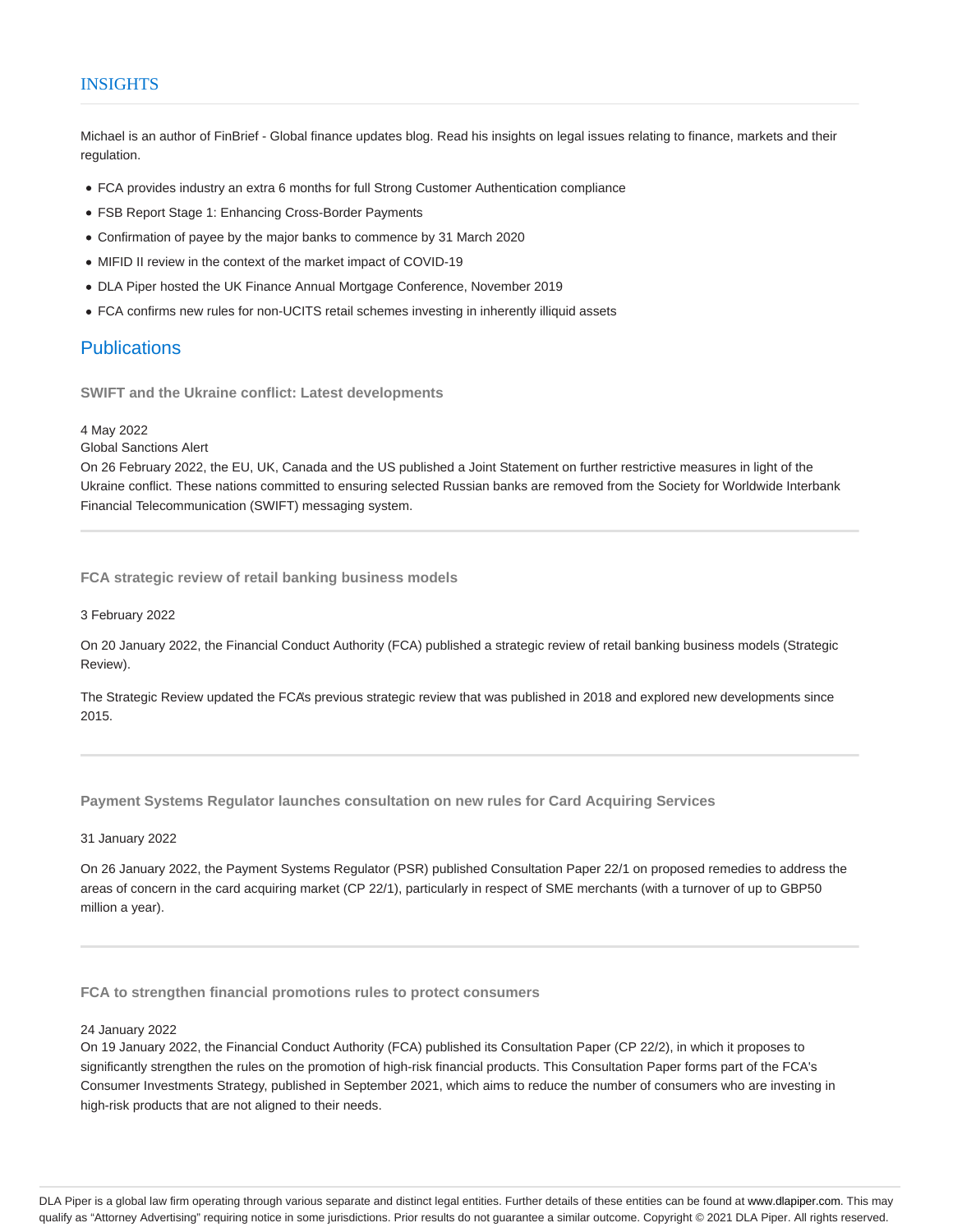**Changes to FCA Payment Services and E-Money Regulatory Regime**

#### 10 December 2021

On 29 November 2021, Financial Conduct Authority (FCA) published amendments to the Regulatory Technical Standards on Strong Customer Authentication and Secure Communication (SCA-RTS). The FCA also amended the guidance in "Payment Services and Electronic Money – our Approach" (Approach Document, now dated November 2021).

**FSB Commonwealth of Independent States**

#### 2 December 2021

On the 25 November 2021, the Financial Stability Board (FSB) Regional Consultative Group (RCG) for the Commonwealth of Independent States (CIS) met to discuss key risks relating to high debt levels and crypto assets.

**ESG - FCA climate-related financial disclosure regime: Key takeaways for market participants**

#### 30 November 2021

The UK Government has committed to a net-zero economy by 2050. At the same time, heightened investor demand for sustainable investments means that Environmental, Social and Governance (ESG) issues are at the top of the UK regulators' agenda at the moment. Against this backdrop, the Financial Conduct Authority (FCA) has published new draft rules regarding climate-related financial disclosures for asset managers, life insurers and FCA-regulated pension providers. The relevant requirements are expected to come into force from 1 January 2022 for some of the larger firms. Market participants active in the ESG space should be working to put in place processes to comply with both the existing and upcoming regulatory requirements.

Read more

**Payment Systems Regulator publishes final report into the supply of card acquiring services**

#### 10 November 2021

On 3 November 2021, the Payment Systems Regulator (PSR) published its final report on its market review into the supply of card-acquiring services MR 18/1.8 (the Report).

**Contactless Payments Limit to be raised to GBP100**

## 2 November 2021

The FCA have begun the national roll-out of the new GBP100 spending limit contactless card payments across the UK.

**GBP10 billion raised in inaugural UK Green Gilt issuance**

2 November 2021

On 23 September 2021, the UK government's GBP10 billion inaugural green gilt was listed on the Sustainable Bond Market of the London Stock Exchange.

**Speech by the FCA Chair on the risks of online cryptoasset promotions**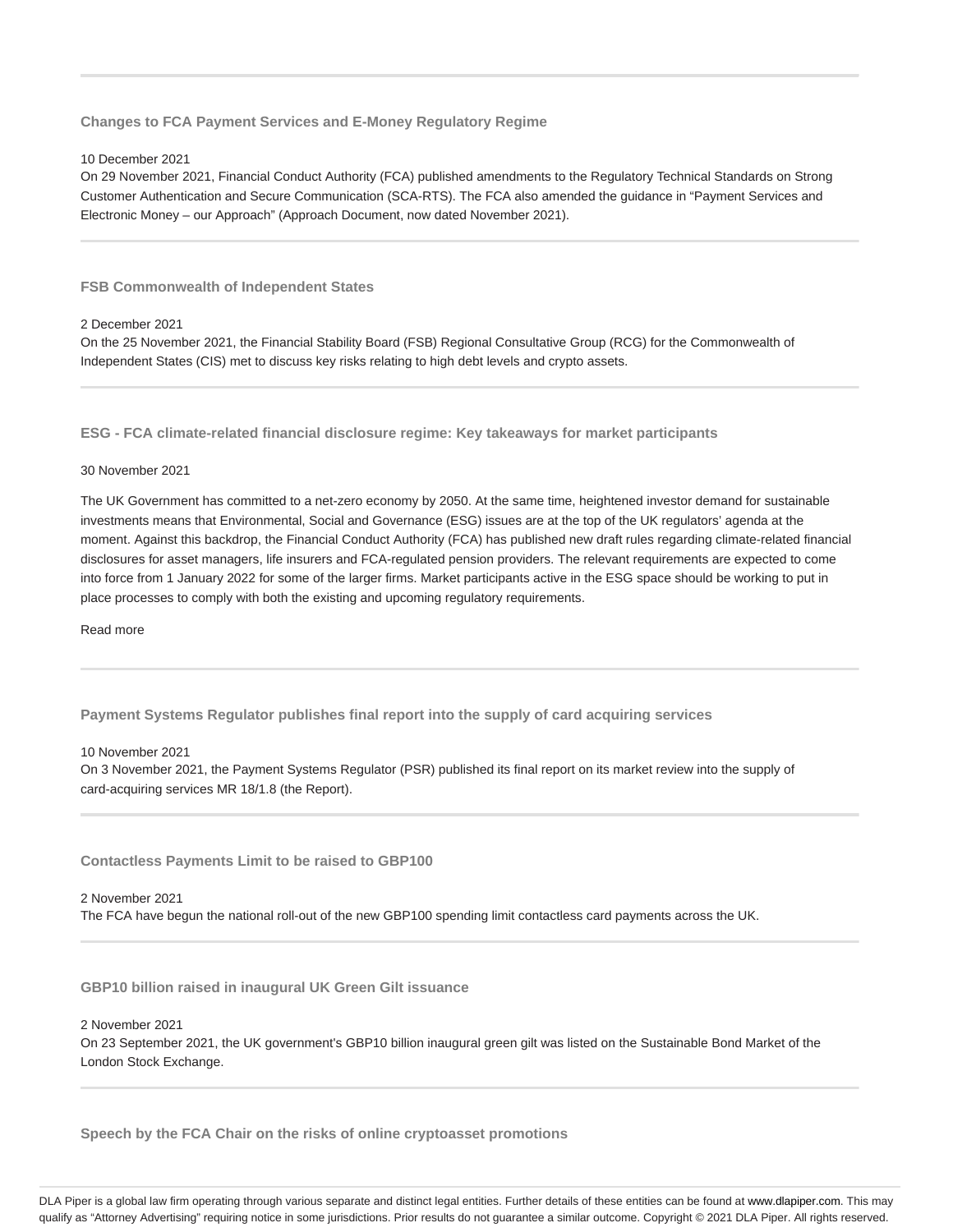2 November 2021

On 6 September 2021 Charles Randell, the Chair of the Financial Conduct Authority (FCA) and Payment Systems Regulator, gave a speech to the Cambridge International Symposium on Economic Crime about the risks of token regulation.

**Closure of AIFM landing slots under the TPR**

#### 27 October 2021

The FCA's allocated landing slots for Alternative Investment Fund Managers (AIFMs) marketing Alternative Investment Funds (AIFs) in the UK under the FCA's Temporary Permissions Regime (TPR) will close on 1 November 2021.

**Climate Financial Risk Forum Session 2 Guides released**

### 26 October 2021

On 21 October 2021, the Climate Financial Risk Forum (CFRF), co-chaired by the FCA and PRA, published its second round of 10 new guides (the Session 2 Guides) to assist the financial sector in developing its approach to climate-related financial risks and opportunities.

**G7 public policy principles for retail central bank digital currencies**

## 26 October 2021

The development of cryptocurrencies as an alternative to traditional "fiat" currencies together with the continued move away from the use of cash (accelerated during the COVID-19 pandemic) has encouraged nation states to consider the development of their own central bank digital currencies (CBDCs).

**UK Government response to Payments Landscape Review**

#### 19 October 2021

On 11 October 2021, Her Majesty's Treasury published the UK Government's response (Response) to its Call for Evidence to the Payments Landscape Review (Review).

**UK Funds: New Tax Regime for UK Asset Holding Companies**

#### 7 October 2021

In private equity, the Fund vehicle is typically a limited partnership, which is tax transparent for most investors (indeed an investor treating the Fund vehicle as opaque creates all sorts of challenges for many Funds pursuant to anti-hybrid rules).

**GBP10 billion raised in Inaugural UK Green Gilt Issuance**

#### 1 October 2021

On 23 September 2021, the UK Government's GBP10 billion inaugural green gilt (bond) was listed on the Sustainable Bond Market of the London Stock Exchange (LSE). In addition to being the largest sovereign green bond to list on the LSE, it is also the largest inaugural sovereign issuance to date.

**Anti-Money Laundering Bulletin**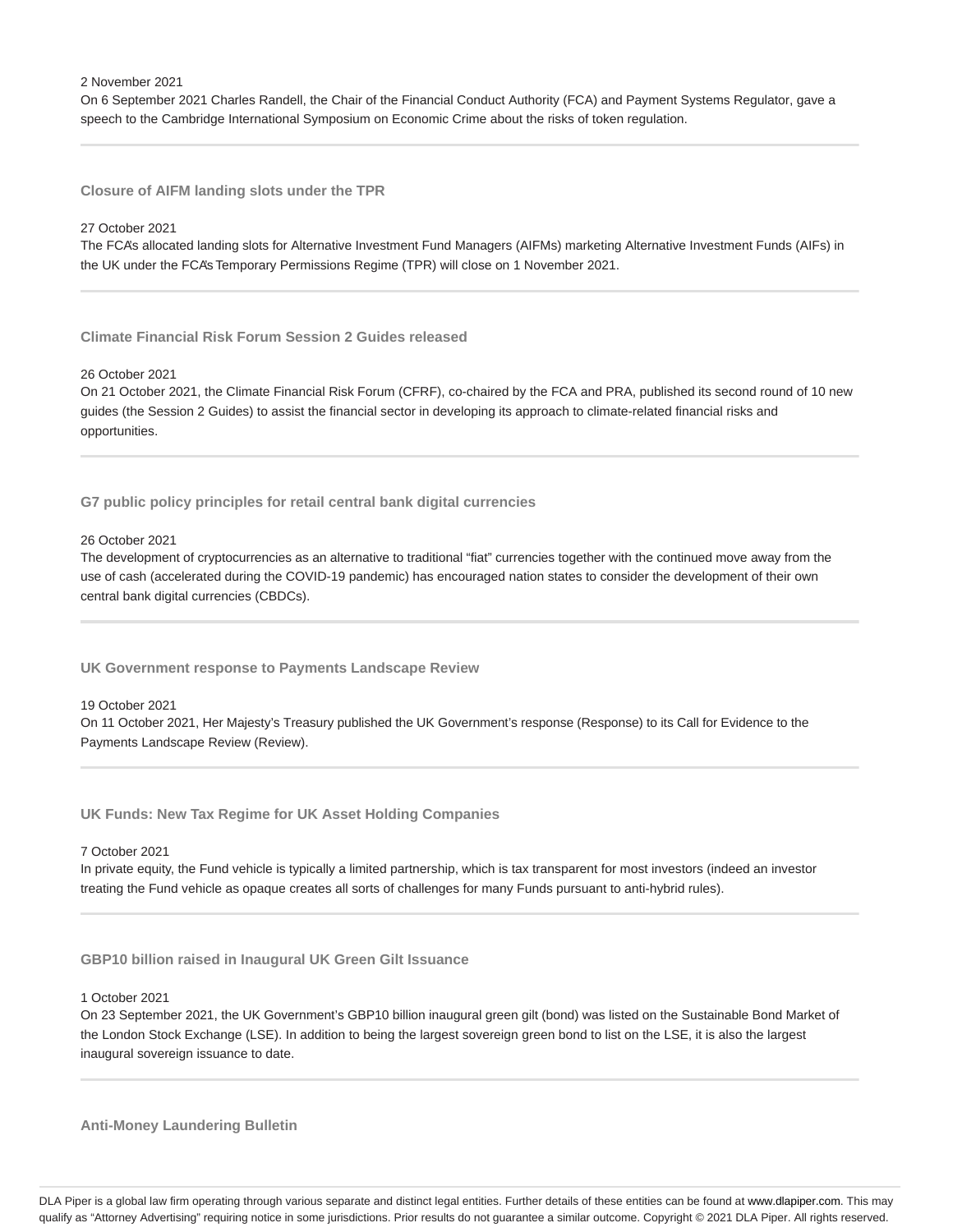30 September 2021 Anti-Money Laundering Bulletin

DLA Piper's Financial Services Regulatory team welcomes you to the September 2021 edition of our Anti-Money Laundering (AML) Bulletin. In this issue, we provide updates on AML developments in the UK, the EU and internationally.

### **FCA Plan to Tackle Retail Investor Harm**

#### 17 September 2021

On 15 September 2021, the Financial Conduct Authority (FCA) published a new strategy which is designed to ensure UK consumers can invest with confidence by understanding the risks they are taking and what the regulatory protections apply (Strategy). Whilst the FCA note that it does not restrict consumer choice, the Strategy does propose a number of measures which aim to allow consumers to access and identify investments that suit their investment objectives and their access to risk.

**Speech by the FCA Chair on the Risks of Online Cryptoasset Promotions**

#### 8 September 2021

On 6 September 2021 the Chair of the Financial Conduct Authority (FCA) and Payment Systems Regulator, Charles Randell, gave a speech to the Cambridge International Symposium on Economic Crime about the risks of token regulation.

**UK Regulators set out expectations for Diversity & Inclusion in the Financial Sector**

#### 8 July 2021

On 7 July 2021, three UK regulators (the Financial Conduct Authority (FCA), Prudential Regulation Authority (PRA) and the Bank of England) published Discussion Paper 21/2: Diversity and inclusion in the financial sector – working together to drive change (DP 21/2).

**FCA Research finds increased Cryptoasset Ownership but Declining Consumer Understanding**

#### 22 June 2021

On 17 June 2021, the Financial Conduct Authority (FCA) published a Research Note on cryptoasset ownership. According to the Research Note, the FCA estimates that 2.3 million adults now hold cryptoassets (up from 1.9 million last year).

**Financial Stability Board consults on Targets for Cross-Border Payments**

#### 10 June 2021

On 31 May 2021, the Financial Stability Board (FSB) published a consultative document on Targets for Addressing the Four Challenges of Cross-Border Payments (Consultation).

**Deadline extension for Strong Customer Authentication**

#### 27 May 2021

On 20 May 2021, the Financial Conduct Authority (FCA) further delayed the deadline for Payment Service Providers (PSPs) to implement Strong Customer Authentication (SCA) for e-commerce platforms by six months. The new deadline is 14 March 2022.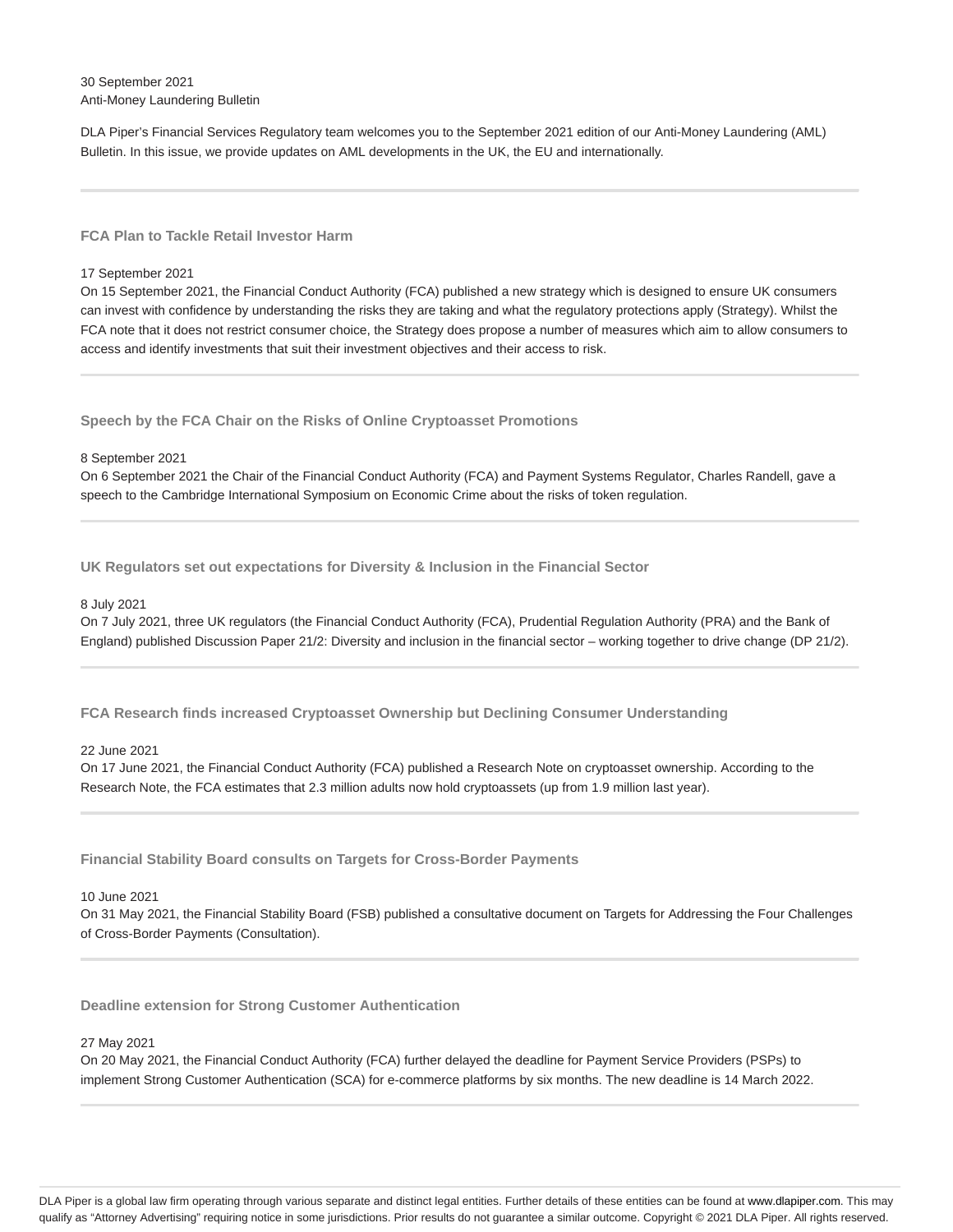**First FCA consultation on reforming capital markets post-Brexit**

7 May 2021

On 28 April 2021, the FCA published Consultation Paper 21/9 (CP 21/9), which sets out proposals to amend conduct and organisational requirements under MiFID II (as implemented in the UK) in relation to SME and FICC research inducement rules and best execution reports.

**Why Diversity and Inclusion are Regulatory Issues**

31 March 2021

On 17 March 2021, the CEO of the Financial Conduct Authority (FCA), Nikhil Rathi, gave a speech at the launch of the HM Treasury Women in Finance Charter Annual Review.

The CEO noted that the FCA and the Prudential Regulation Authority are developing a joint approach to Diversity & Inclusion (D&I) for all financial services firms.

Mr Rathi set out some of the broad areas in which the FCA is focusing on D&I in its approach to regulation in the UK.

#### **Contactless Payments Limit to be raised to GBP100**

#### 4 March 2021

On 3 March 2021, the Financial Conduct Authority (FCA) published Policy Statement 21/2 on amendments to the single and cumulative transaction limits for contactless payments (PS 21/2). Coinciding with the budget, PS 21/3 announced that the single transaction limit for contactless card payments will be increasing from GBP45 to GBP100 and the cumulative transaction limit before reauthentication is increasing from GBP130 to GBP300. The changes apply from 3 March 2021.

**FCA Proposals to regulate the Funeral Plans Sector**

## 3 March 2021

On 2 March 2021, the FCA published a consultation paper explaining their proposals for the regulation of the pre-paid funeral plans sector (the Consultation). The Consultation had been commissioned after the Treasury's Call for Evidence in June 2018 found "significant customer harm" in the market including the mis-selling of products, poor disclosure and high upfront costs.

**PRA consults on implementation of Basel III standards in the UK**

## 3 March 2021

On 12 February 2021, the Prudential Regulation Authority (PRA) published Consultation Paper (CP5/21) on the implementation of the Basel III standards into UK law (CP). This is the first major PRA publication after the end of the Brexit transitional period. The draft rules are generally closely aligned (but not identical) to the corresponding requirements under the EU's CRR II.

**FSB Letter To G20 Finance Ministers And Central Bank Governors**

#### 1 March 2021

On 24 February 2021, the Chair of the Financial Stability Board (FSB) Randal K. Quarles wrote an open letter to Finance Ministers and Central Bank Governors on the FSB's key priorities for 2021 ahead of their virtual meeting on 26 February 2021.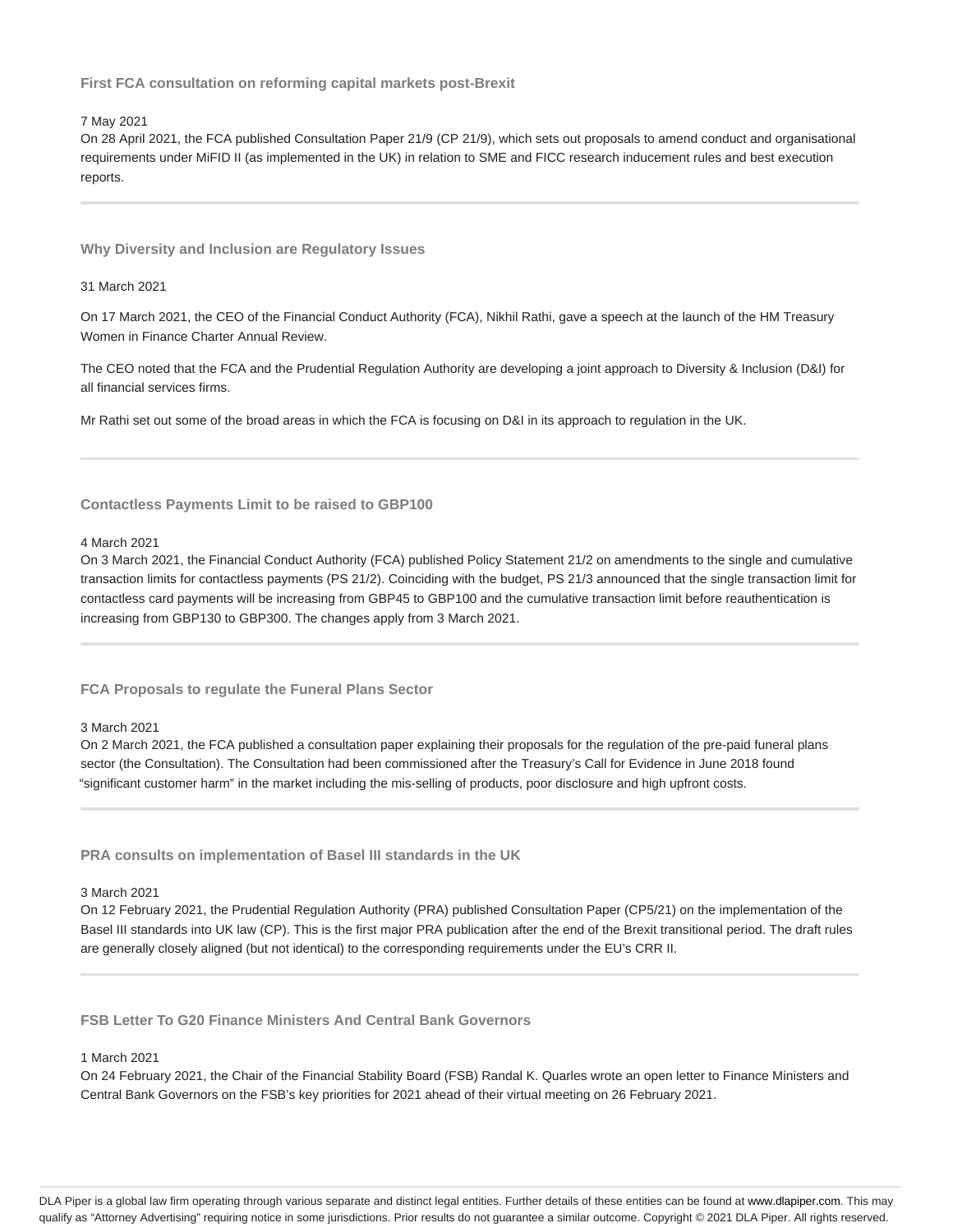**ESMA warns of risks to retail investors of social media driven share trading**

#### 18 February 2021

On 17 February 2021, the European Securities and Markets Authority (ESMA) published a statement to highlight to retail investors the risks connected to trading decisions exclusively based on the exchange of views, informal recommendations and sharing of trading intentions through social networks and unregulated online platforms.

**FCA payments and e-money consultation on changes to SCA-RTS and approach document**

#### 17 February 2021

On 27 January 2021, the UK Financial Conduct Authority (FCA) published Consultation Paper 21/3 on proposed changes to the manner in which the FCA regulates payment services and the issuance of electronic money (CP 21/3). The consultation for the following initiatives will remain open until 30 April 2021.

**FCA is consulting to raise the contactless limit to GBP100**

#### 8 February 2021

On 27 January 2021, the Financial Conduct Authority (FCA) published Consultation Paper 21/3 on proposed changes to the manner in which the FCA regulates payment services and the issuance of electronic money (CP 21/3).

**PRA evaluation of the senior managers and certification regime**

## 27 January 2021 On 15 December 2020, the Prudential Regulation Authority (PRA) published an evaluation of the Senior Managers and Certification Regime (SMCR).

#### **PRA evaluation of the senior managers and certification regime**

#### 27 January 2021

On 15 December 2020, the Prudential Regulation Authority (PRA) published an evaluation of the Senior Managers and Certification Regime (SMCR). The PRA found that the regime has generally been successful in improving conduct and accountability. A large majority (around 95%) of the firms surveyed told the PRA that the SMCR was having a positive effect on individual behaviour. However, the PRA's evaluation also identified some unintended consequences such as a lack of diversity in recruitment.

**ESMA guidance on the application of reverse solicitation following the end of the Brexit transition period**

### 14 January 2021

On 13 January 2021, the European Securities and Markets Authority (ESMA), the European Union's (EU) securities markets regulator, issued a public statement to remind firms of the second Markets in Financial Instruments Directive 2014/65/EU (MiFID II) requirements on the provision of investments services to retail or professional clients by firms not established or situated in the EU. This statement was issued to raise ESMA concerns over "questionable practices by firms around reverse solicitation" since the end of the Brexit transition period.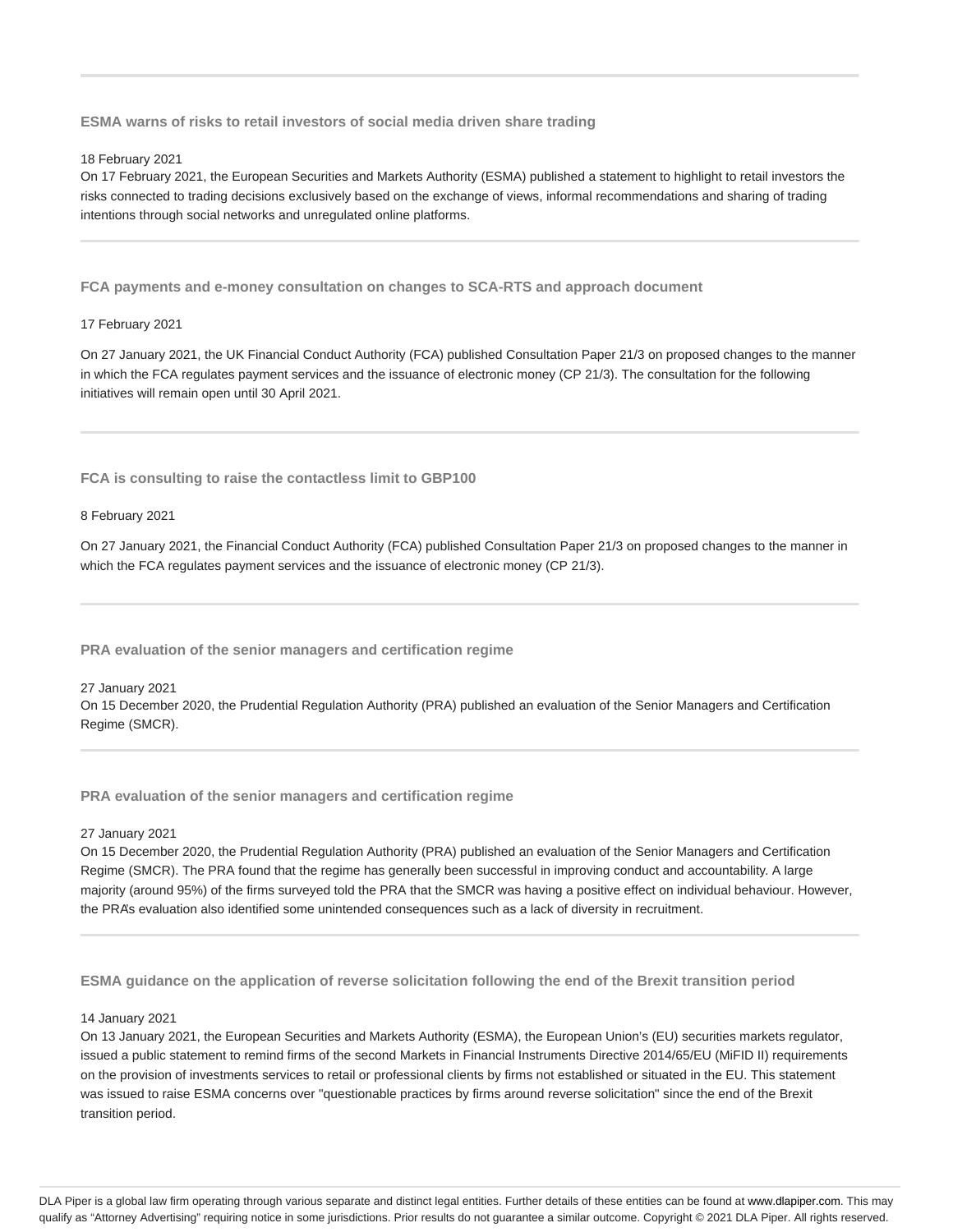**HM Treasury consultation on regulatory approach to cryptoassets and stablecoins**

#### 13 January 2021

On 7th January 2021, HM Treasury published a consultation paper outlining the UK's proposed regulatory approach to cryptoassets and stablecoins (the "Consultation").

The Consultation represents the first stage of HM Treasury's consultative process on the broader regulatory approach to these assets. Within the paper, HM Treasury acknowledged the benefits of such products and reiterated its intention to ensure that the UK remains a "world-leader" in financial technology, while seeking to mitigate related risks to consumers and financial stability.

#### **Boardroom Brexit: What the deal means for trade in services**

## 31 December 2020

Boardroom Brexit

The TCA has substantial sectoral coverage, including professional and business services (e.g. legal, auditing, architectural services), delivery and telecommunication services, computer-related and digital services, financial services, research and development services, most transport services and environmental services.

**The FCA's extension of the deadlines for the Certification Regime and Conduct Rules**

#### 30 November 2020

On 28 October 2020, the Financial Conduct Authority (FCA) published a policy statement titled 20/12: Extending the implementation deadlines for the Certification Regime and Conduct Rules (PS20/12). PS20/20 summarises the feedback received from its consultation on extending the implementation deadlines for the Senior Managers and Certification Regime and Conduct Rules as well as outlining its finalised rules for the extended guideline.

## **Anti-Money Laundering Bulletin**

25 November 2020 Anti-Money Laundering Bulletin Welcome to the autumn 2020 edition of DLA Piper's AML Bulletin.

## **MiFID II: Research Unbundling - First Evidence**

12 November 2020 On 2 September 2020, the European Securities Markets Authority (ESMA) published its second Trends, Risks and Vulnerabilities Report of 2020.

**Our responses to HM Treasury's consultation on taxation of alternative fund structures**

#### 2 September 2020

As announced at Spring Budget 2020, the government is pursuing a review of the UK funds regime. HM Treasury opened a consultation, which seeks to gather evidence and explore the attractiveness of the UK as a location for the intermediate entities through which alternative funds hold fund assets.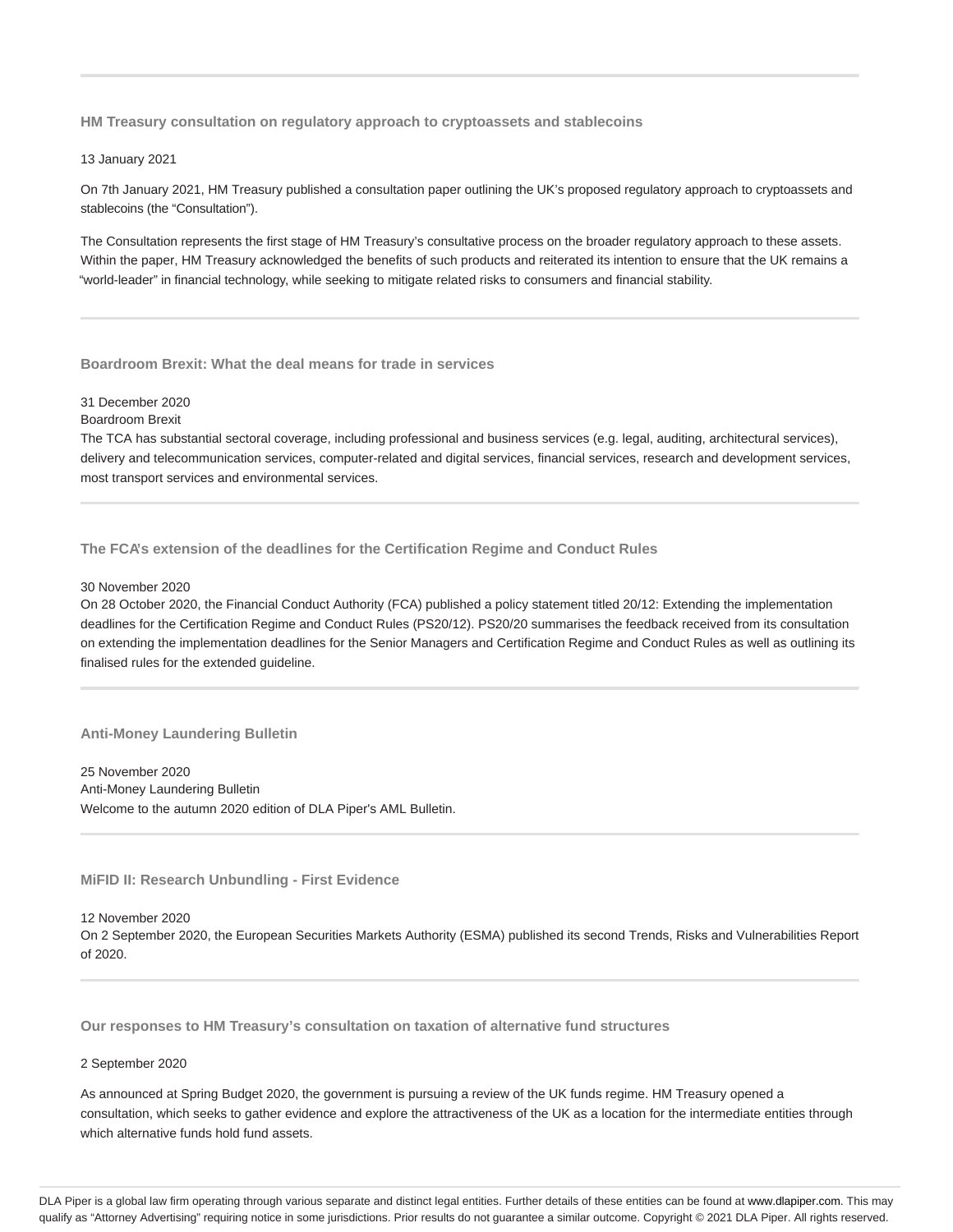**FCA publishes the findings of a review into relending by firms that offer high-cost credit**

#### 6 August 2020

On 6 August 2020, the Financial Conduct Authority (FCA) published a report setting out review findings of relending by firms in the high-cost lenders portfolio. The FCA also commissioned a study by PWC as an aid to understand repeat borrowing in the high-cost credit market.

**FCA publishes draft guidance to firms on maintaining access to cash for customers**

#### 29 July 2020

On 16 July 2020, the Financial Conduct Authority (FCA) published draft guidance setting out its expectations for banks, building societies and credit unions when considering closing branches or ATMs, or converting a free to use ATM to pay to use.

**ESMA - Response to the European Commission's consultation on the Digital Finance Strategy**

### 22 July 2020

On 29 June 2020, the European Securities and Markets Authority (ESMA) published its response to the European Commission's consultation on a new digital finance strategy for the European Union.

**European Commission issues notice to stakeholders post-Brexit**

16 July 2020

On 13 July 2020, the European Commission (EC) published a notice to stakeholders post-Brexit. As the United Kingdom has withdrawn from the European Union, the Withdrawal Agreement provides for a transition period ending on 31 December 2020.

**FCA publishes FS20/10 feedback statement and additional guidance for payment and e-money firms**

10 July 2020

On 9 July 2020, the Financial Conduct Authority (FCA) published Feedback Statement 20/10 (FS 20/10), summarising and responding to feedback received from a previous consultation. On the same date, the FCA also released additional finalised guidance for payment and e-money firms.

# **Events**

# **Previous**

**Webinar: The Capital Markets Union Action Plan**

25 November 2020 **Webinar**